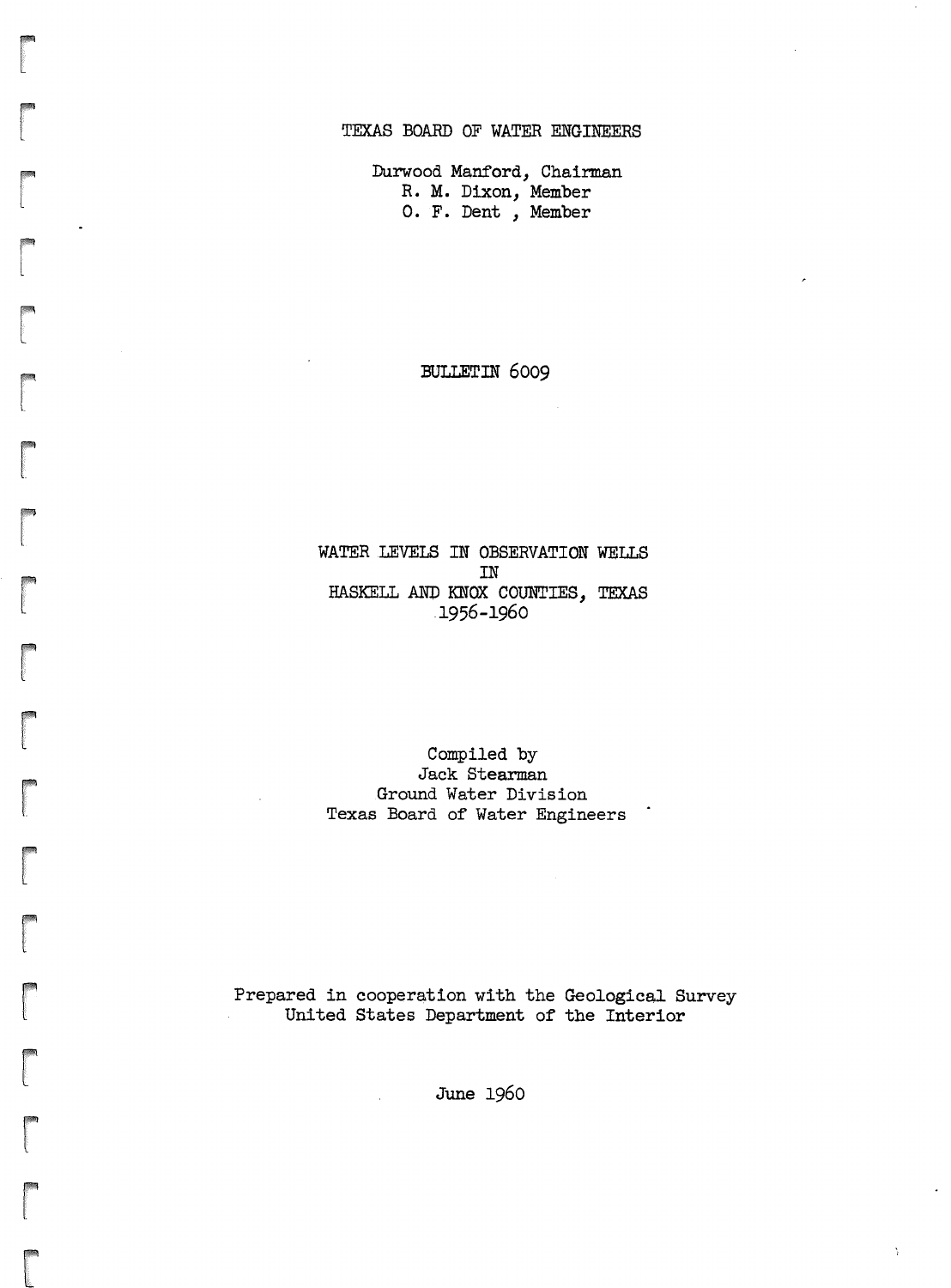# TABLE OF CONTENTS

r<br>Frans (1990)<br>Contractor (1990)

÷.

 $\sim$ 

 $\ddot{\phantom{0}}$ 

r

r<br>Fødsler<br>Starten og Santa Starten og Santa Starten og Santa Starten og Santa Starten og Santa Starten og Santa Starten

r

r

r

ra 1999<br>|<br>|

r\

**reduced**<br>and the contract of the contract of the contract of the contract of the contract of the contract of the contract of the contract of the contract of the contract of the contract of the contract of the contract of

r

r

| <b>TESTING</b> |                                                                                |  |
|----------------|--------------------------------------------------------------------------------|--|
| <b>STAR</b>    | Water-Level Measurements in Haskell County---------------------------------- 4 |  |
|                |                                                                                |  |

## ILLUSTRATIONS

| Observation Wells in Haskell County, Texas-----------------------------------                          |     |
|--------------------------------------------------------------------------------------------------------|-----|
| Graphs Showing Measured Water Levels in Two Wells in<br>Haskell County and the Annual Precipitation at |     |
|                                                                                                        | -6  |
|                                                                                                        | - 9 |
| Graphs Showing Measured Water Levels in Two Wells in<br>Knox County and the Annual Precipitation at    |     |
|                                                                                                        |     |

# Page

 $\mathcal{A}$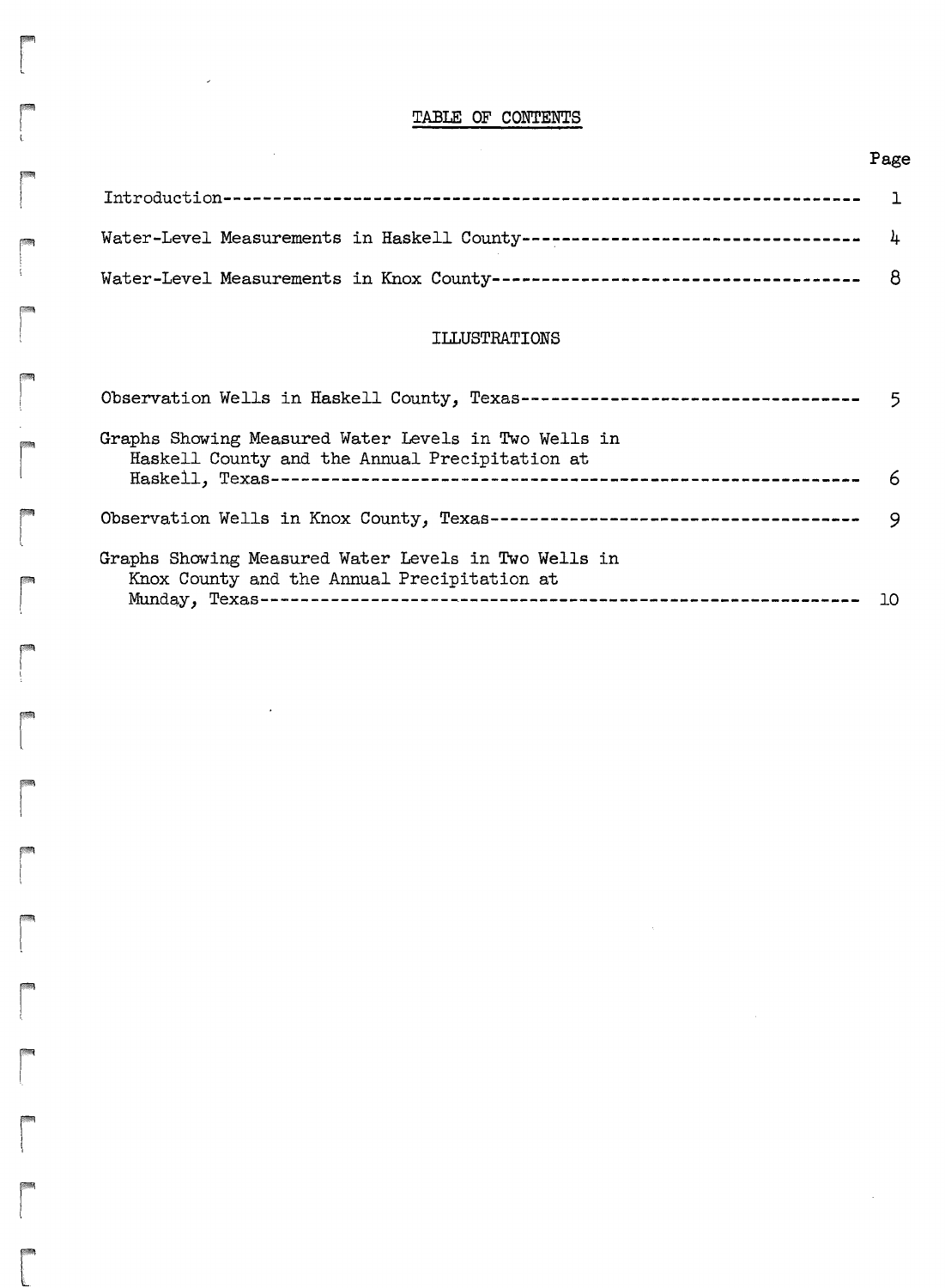# WATER LEVELS IN OBSERVATION WELLS I N HAS K E LL AN D K N OX C 0 U N.T IES, <sup>T</sup> EX AS  $1.956 - 1960$

r

r ':"·······

**reduced** 

ra de la construction de la construction de la construction de la construction de la construction de la construction de la construction de la construction de la construction de la construction de la construction de la cons

r L

r

**rand**<br>|<br>|<br>|

rl.

**results** 

**randon**<br>Lista política de la contectura de la contectura de la contectura de la contectura de la contectura de la conte<br>Lista de la contectura de la contectura de la contectura de la contectura de la contectura de la cont

 $\begin{bmatrix} 1 \\ 1 \end{bmatrix}$ 

r

r

r "<br>"'''<br>'

r<br>|<br>|-

rang<br>|-<br>|-

r<br>|<br>|<br>|

*ii*

or

#### INTRODUCTION

Periodic measurements of water levels are made in selected observation wells throughout the state as a part of an observation.well program.conducted cooperatively by the Texas Board of Water Engineers and the U.S. Geological Survey to evaluate the effects of ground-water development in relation to available supply.

This bulletin contains records of water levels measured in 28 observation wells in Haskell County and in 14 observation wells in Knox County. The period of record is from 1956 through 1960.

Maps showing the location of the observation wells face the corresponding tables of water-level measurements. Hydrographs showing water levels in selected wells in Haskell and Knox Counties follow the corresponding observation well location maps. Annual precipitation graphs for Haskell and Munday are combined with their respective hydrographs.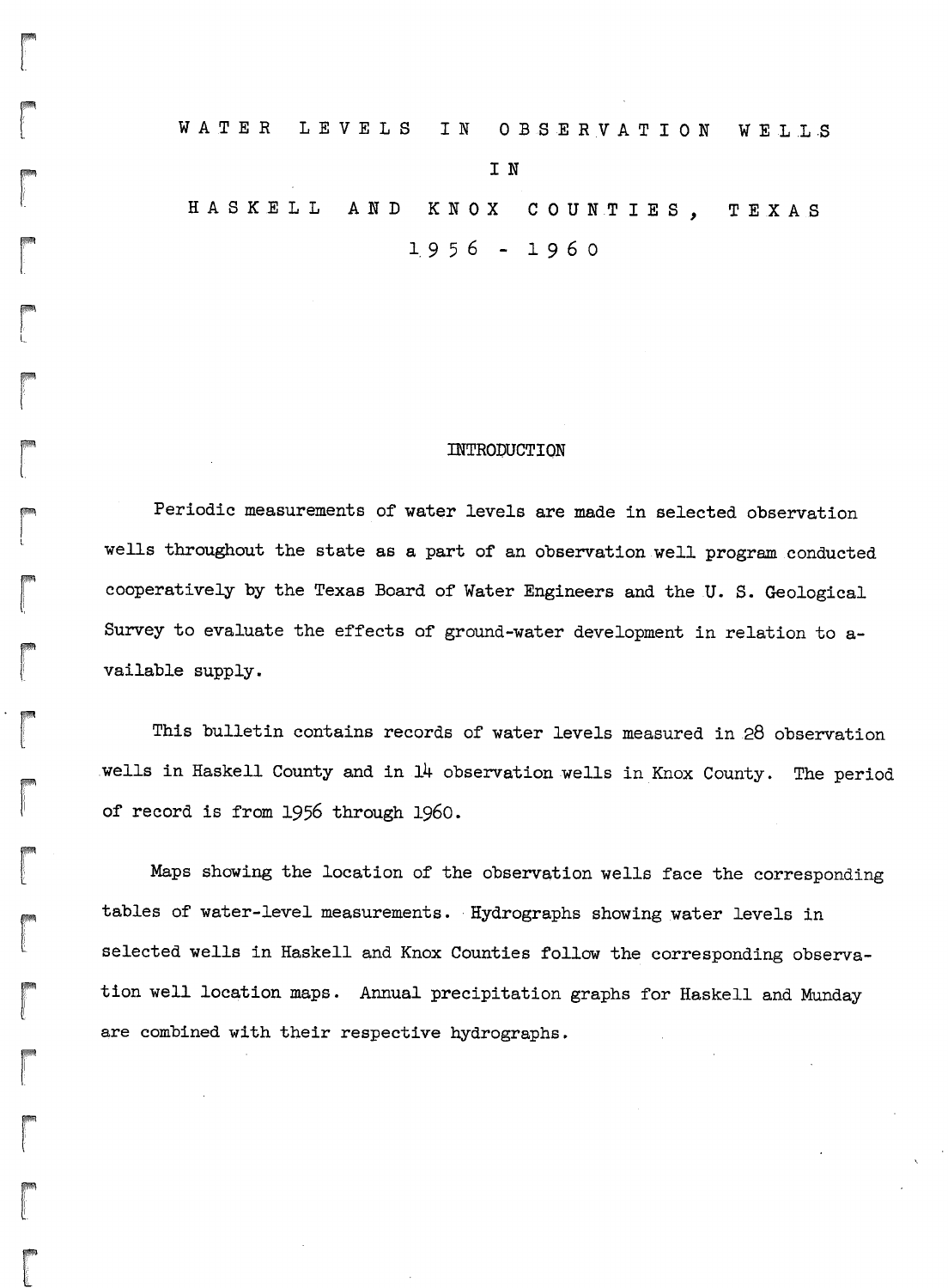#### $H A S K E L L$  $C O U N T T$

**FEBRUARY**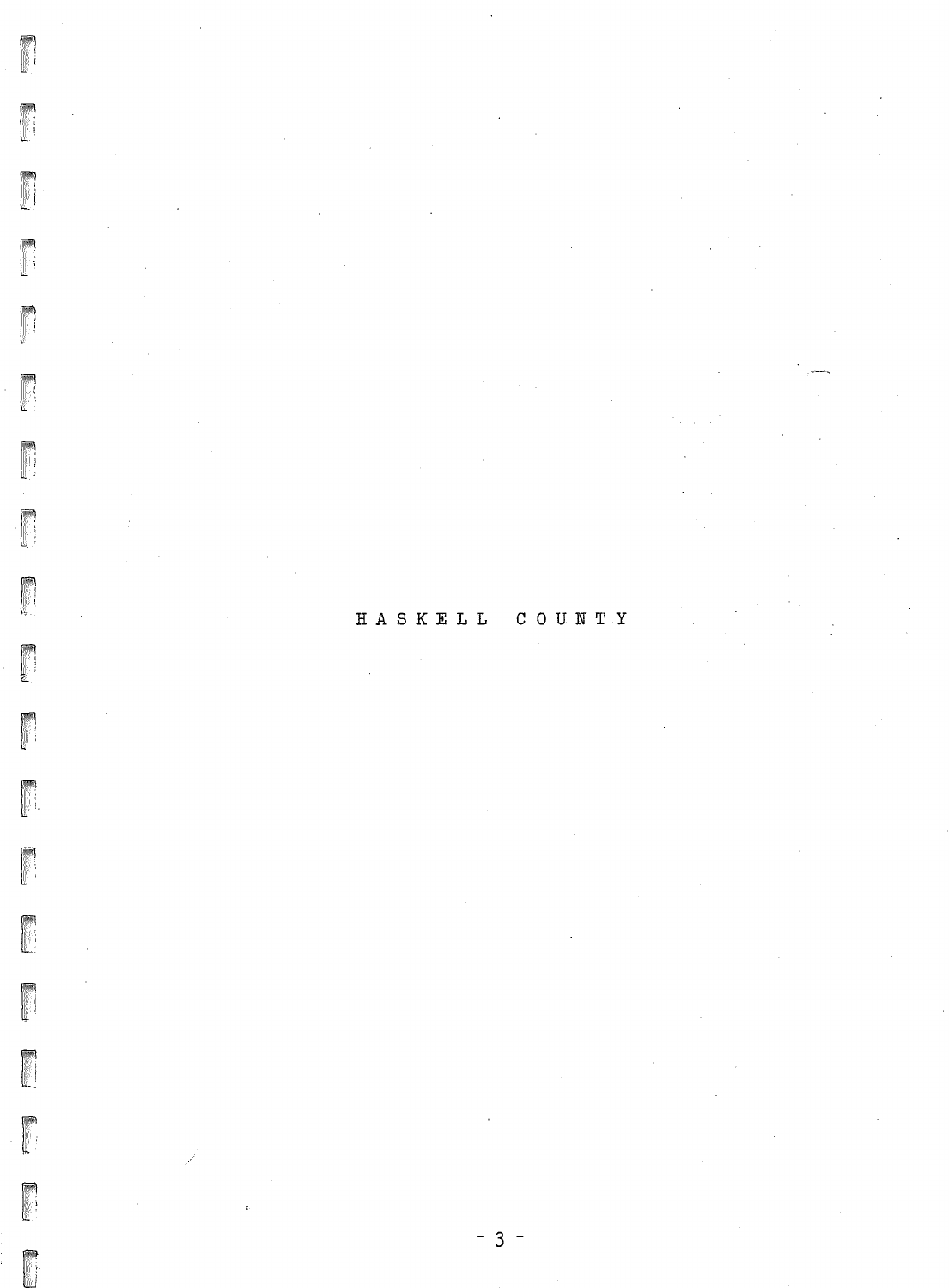|  | WATER-LEVEL MEASUREMENTS IN HASKELL COUNTY |  |  |  |
|--|--------------------------------------------|--|--|--|
|--|--------------------------------------------|--|--|--|

 $\overline{\phantom{a}}$ 

1

1'1:'  $\overline{a}$ 

 $\begin{array}{c} \hline \end{array}$ 

lla<br>L

|<br>|<br>|

., J

1

{ -)'

1

|<br>|-<br>|

1

l"::i

|<br>|<br>|

l

1

|<br>|<br>|

| Water levels in feet below land-surface datum |                                                     |                                                          |                                                      |                                                                     |                                                    |                                                           |                                                   |                                      |                                                                              |
|-----------------------------------------------|-----------------------------------------------------|----------------------------------------------------------|------------------------------------------------------|---------------------------------------------------------------------|----------------------------------------------------|-----------------------------------------------------------|---------------------------------------------------|--------------------------------------|------------------------------------------------------------------------------|
|                                               |                                                     |                                                          |                                                      |                                                                     |                                                    | 1959                                                      |                                                   | 1960                                 |                                                                              |
| Date                                          | Level                                               | Date                                                     | Level                                                | Date                                                                | Level                                              |                                                           |                                                   |                                      | Level                                                                        |
| 1/4                                           | 4.52                                                | 1/7                                                      | 10.14                                                | 1/13                                                                | 7.37                                               |                                                           |                                                   | 1/8                                  | 9.75                                                                         |
| 1/4<br>1/4<br>1/4<br>1/4                      | 20.83<br>b18.99<br>19.75<br>18.18                   | 1/7<br>1/7<br>1/7<br>1/7                                 | 22.83<br>b21.03<br>22.34<br>22.01                    | 1/13<br>1/13<br>1/13<br>1/13                                        | 23.48<br>19.53<br>22.38<br>21.09                   | 2/3                                                       | 21.8                                              | 1/8<br>1/8<br>1/8                    | 23.18<br>20.23<br>21.70                                                      |
| 1/4                                           | b17.28                                              | 1/7                                                      | b22.10                                               | 1/13                                                                | 18.78                                              |                                                           |                                                   | 1/8                                  | 19.77                                                                        |
| 1/4                                           | 39.12                                               | 1/7                                                      | 40.98<br>b47.64                                      | 1/13                                                                | 40.10                                              |                                                           |                                                   | 2/5<br>2/5                           | 40.26<br>47.65                                                               |
| 1/4<br>1/4<br>1/4                             | 38.48<br>32.15<br>27.27                             | 1/9<br>1/7<br>1/7                                        | 44.2<br>36.58<br>31.25                               | 1/13<br>1/13<br>1/13                                                | 37.07<br>30.35                                     | 2/4                                                       | 38.41                                             | 1/21<br>1/8                          | 39.64<br>31.62<br>32.06                                                      |
| 6/7<br>1/4                                    | 31.87<br>37.46                                      | 1/7<br>1/8                                               | 33.45<br>39.80                                       | 1/13<br>1/14                                                        | 32.18<br>39.63                                     | 2/3<br>2/5                                                | 32.71<br>40.78                                    | 1/21                                 | 33.47<br>42.75                                                               |
| 1/4<br>1/4                                    | 18.72<br>16.70                                      | 1/8<br>1/8                                               | 21.68<br>22.74                                       | 1/14<br>1/14                                                        | 20.36<br>21.71<br>21.53                            | 2/5<br>2/5                                                | 21.06<br>22.77                                    | 1/21<br>1/21                         | 22.00<br>22.96<br>a25.58                                                     |
| 1/4<br>1/4<br>8/3<br>1/4<br>1/4<br>1/4        | 16.28<br>15.40<br>c32.58<br>20.53<br>25.05<br>19.94 | 1/9<br>1/8<br>1/4<br>1/9<br>1/5<br>1/9                   | 18.34<br>20.07<br>30.76<br>26.05<br>30.80<br>25.66   | 1/13<br>1/14<br>1/14<br>1/14<br>1/14<br>1/14                        | 14.91<br>16.65<br>31.52<br>25.95<br>29.63<br>25.05 | 2/5<br>2/5<br>2/6<br>2/5<br>2/5<br>2/5                    | 15.64<br>20.63<br>32.70<br>27.41<br>32.9<br>26.44 | 1/21<br>1/21<br>1/21<br>1/21<br>1/21 | 13.34<br>20.52<br>32.99<br>28.90<br>32.88<br>28.22<br>29.02                  |
|                                               | 1/4<br>1/4<br>1/4<br>1/4<br>1/4<br>1/5              | 1956<br>7.67<br>18.69<br>26.69<br>29.75<br>16.77<br>17.9 | 1/7<br>1/7<br>1/7<br>1/7<br>1/7<br>1/7<br>1/8<br>1/5 | 1957<br>6.98<br>20.61<br>31.24<br>a33.86<br>21.66<br>22.94<br>28.57 | 1/13<br>1/13<br>1/13<br>1/14<br>1/14<br>1/14       | 1958<br>10.54<br>21.31<br>29.95<br>38.6<br>18.91<br>25.72 | Date<br>2/3<br>2/5<br>2/5                         | Level<br>21.13<br>19.51<br>27.92     | Date<br>$\begin{array}{c}\n1/21 \\ 1/8\n\end{array}$<br>1/21<br>1/21<br>1/21 |

<sup>a</sup> Pumping

<sup>b</sup> Pumped recently

<sup>c</sup> Nearby well being pumped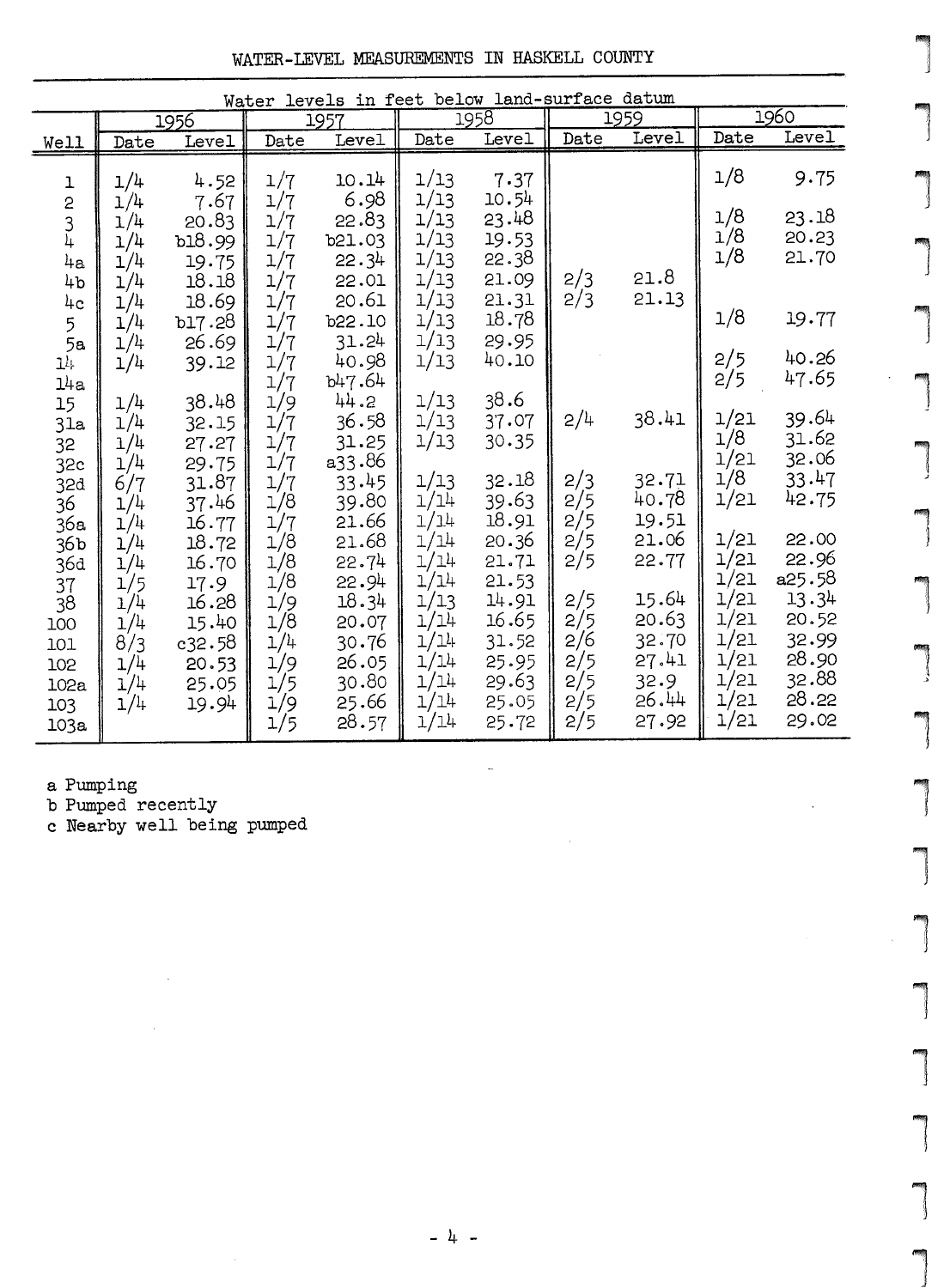

#### Texas Board of Water Engineers in cooperation with the U.S. Geological Survey

**v**  $\bullet$ 

Bulletin 6009



OBSERVATION WELLS IN HASKELL COUNTY, TEXAS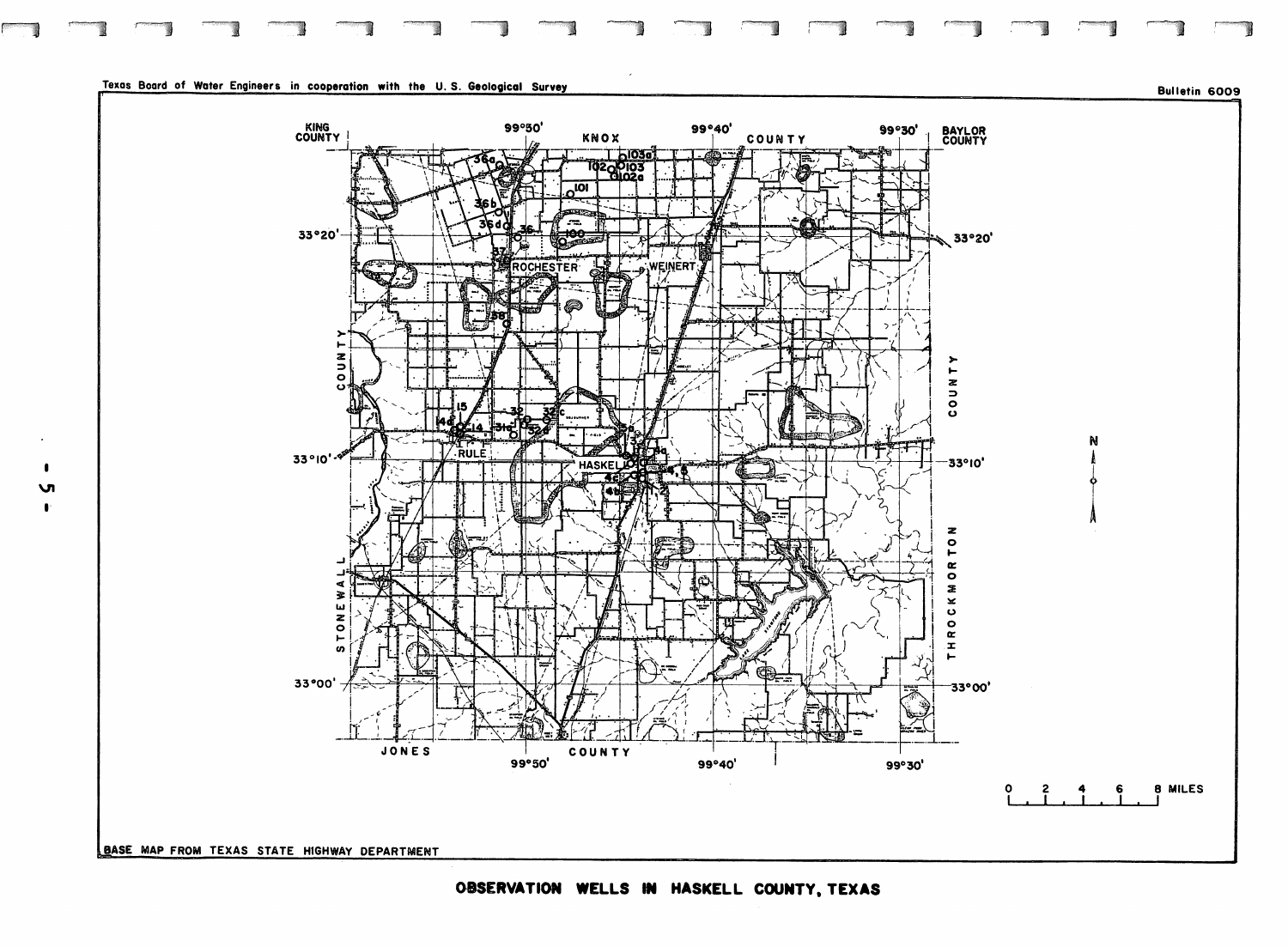$\pmb{\mathsf{I}}$ 



AND THE ANNUAL PRECIPITATION AT HASKELL, TEXAS

لجسا لجسا لجسا لجسا الحسا الحسا الحد الجسا الحسا الحسا المسا المحسا الجما الحما الحمد الحمد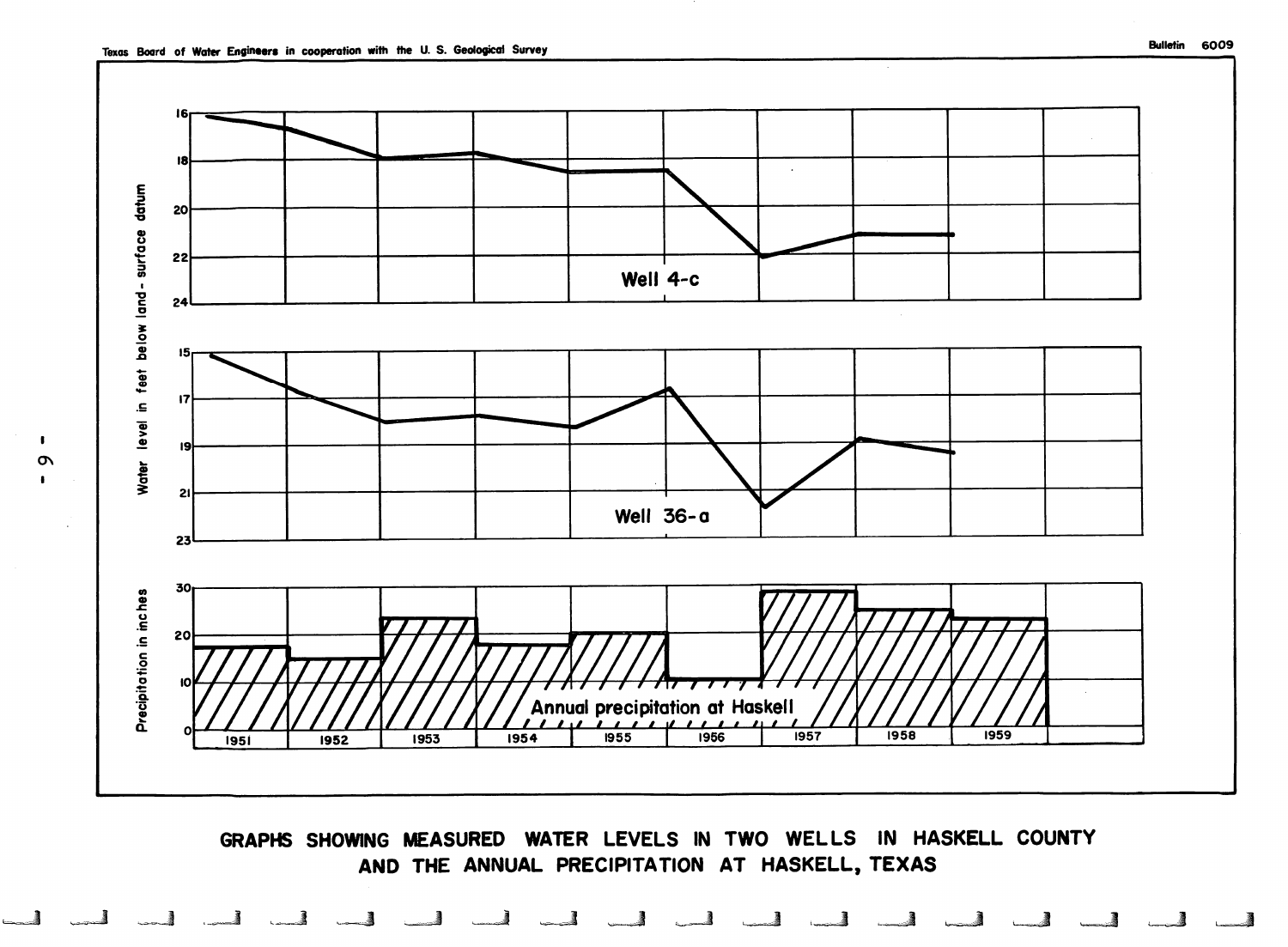# KNOX COUNTY

 $\frac{1}{4}$ 

FREE

**DESCRIPTION** 

**Property** 

 $\hat{\mathbf{f}}$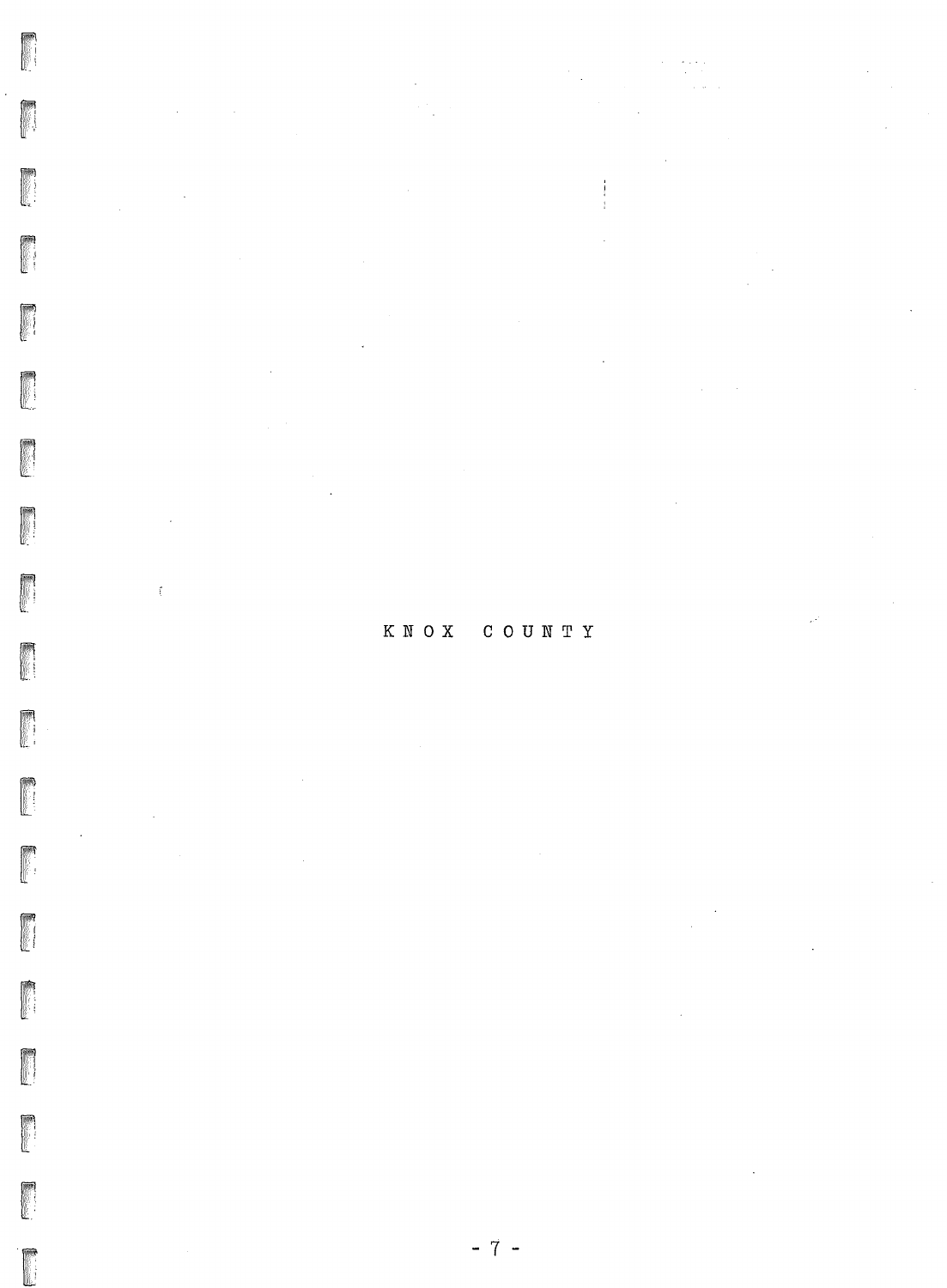WATER-LEVEL MEASUREMENTS IN KNOX COUNTY

| Water levels in feet below land-surface datum                                                       |                                                                                       |                                                                                                                     |                                                                                              |                                                                                                             |                                                                                      |                                                                                                 |            |                |                                                      |                                                             |
|-----------------------------------------------------------------------------------------------------|---------------------------------------------------------------------------------------|---------------------------------------------------------------------------------------------------------------------|----------------------------------------------------------------------------------------------|-------------------------------------------------------------------------------------------------------------|--------------------------------------------------------------------------------------|-------------------------------------------------------------------------------------------------|------------|----------------|------------------------------------------------------|-------------------------------------------------------------|
|                                                                                                     |                                                                                       | 1956                                                                                                                |                                                                                              | 1957                                                                                                        |                                                                                      | 1958                                                                                            |            | 1959           |                                                      | 1960                                                        |
| Well                                                                                                | Date                                                                                  | Level                                                                                                               | Date                                                                                         | Level                                                                                                       | Date                                                                                 | Level                                                                                           | Date       | Level          | Date                                                 | <b>Level</b>                                                |
| $\mathbf 1$<br>$\overline{c}$<br>2a<br>3<br>3a<br>3b<br>4<br>6<br>бa<br>6c<br>10<br>11<br>12a<br>13 | 1/5<br>1/5<br>1/5<br>1/5<br>1/5<br>5/25<br>1/5<br>1/5<br>15<br>15<br>'5<br>1/5<br>1/5 | 24.50<br>23.80<br>19.86<br>12.86<br>b21.77<br>36.42<br>20.31<br>a29.31<br>29.97<br>26.58<br>24.20<br>18.97<br>15.38 | 1/11<br>1/11<br>1/11<br>1/11<br>1/11<br>1/11<br>בב/ב<br>1/11<br>1/11<br>1/11<br>1/11<br>1/11 | 31.30<br>29.40<br>23.90<br>a21.45<br>b25.52<br>22.82<br>38.16<br>22.94<br>32.84<br>31.20<br>a39.34<br>29.99 | 1/13<br>1/13<br>1/13<br>1/13<br>1/11<br>1/14<br>1/14<br>1/14<br>1/12<br>1/12<br>1/12 | 26.20<br>25.86<br>21.11<br>15.48<br>35.98<br>21.07<br>31.03<br>31.08<br>30.22<br>19.86<br>17.80 | 2/7<br>2/7 | 21.26<br>18.23 | 1/18<br>1/18<br>1/19<br>1/19<br>1/i9<br>1/18<br>1/18 | 26.37<br>21.73<br>22.88<br>33.20<br>34.83<br>24.19<br>18.61 |

a Pumping<br>b Pumped recently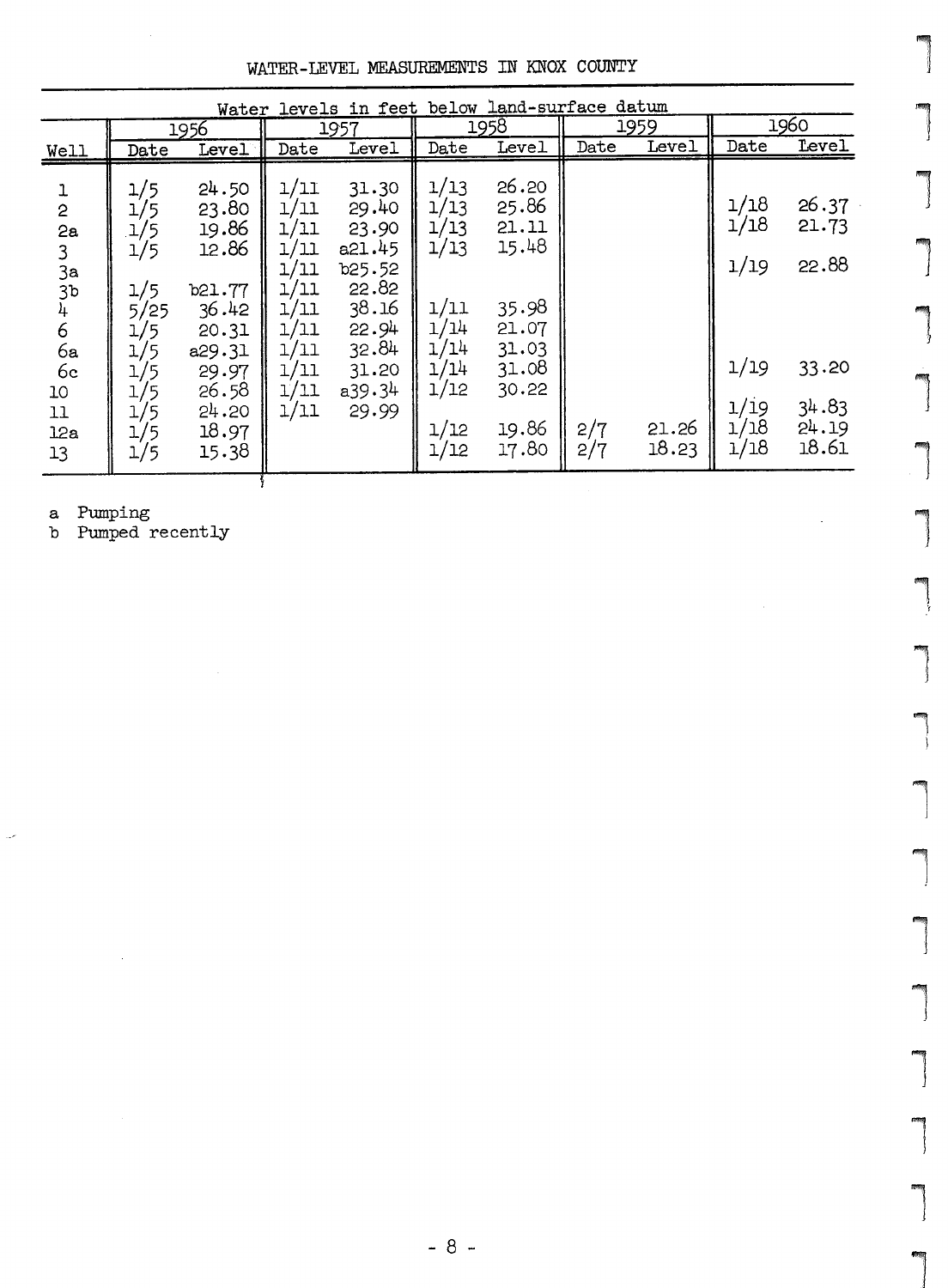

Texas Board of Water Engineers in cooperation with the U.S. Geological Survey

 $\mathbf{I}$  $\bullet$  $\mathbf{L}$ 



OBSERVATION WELLS IN KNOX COUNTY, TEXAS